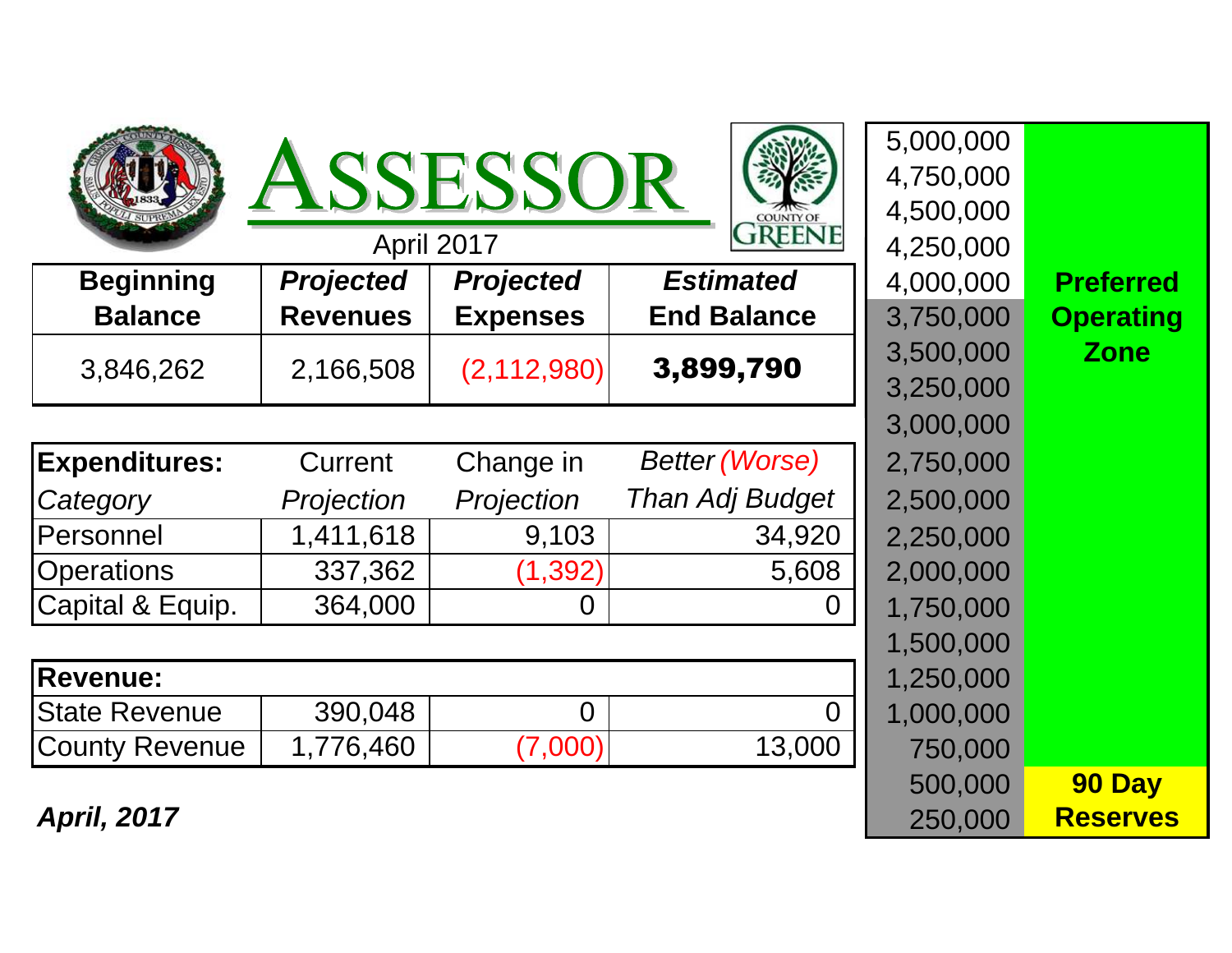| 20,000,000<br>ROAD & BRIDGE<br>19,000,000<br>18,000,000<br><b>COUNTY OF</b><br><b>REENE</b> |                  |                  |                       |            | <b>Other</b><br><b>Future</b> |
|---------------------------------------------------------------------------------------------|------------------|------------------|-----------------------|------------|-------------------------------|
|                                                                                             | April 2017       |                  |                       | 17,000,000 | <b>Capital</b>                |
| <b>Beginning</b>                                                                            | <b>Projected</b> | <b>Projected</b> | <b>Estimated</b>      | 16,000,000 | &                             |
| <b>Balance</b>                                                                              | <b>Revenues</b>  | <b>Expenses</b>  | <b>End Balance</b>    | 15,000,000 | <b>Infrastructure</b>         |
| 17,798,148                                                                                  | 28,947,000       | (28, 158, 320)   | 18,586,828            | 14,000,000 | <b>Needs</b>                  |
|                                                                                             |                  |                  |                       | 13,000,000 |                               |
|                                                                                             |                  |                  |                       | 12,000,000 |                               |
| <b>Expenditures:</b>                                                                        | Current          | Change in        | <b>Better (Worse)</b> | 11,000,000 | <b>Kansas</b>                 |
| Category                                                                                    | Projection       | Projection       | Than Adj Budget       | 10,000,000 | <b>Project</b>                |
| Personnel                                                                                   | 7,076,713        | 57,361           | 488,639               | 9,000,000  |                               |
| <b>Operations</b>                                                                           | 11,898,982       | 287              | 8,898                 | 8,000,000  |                               |
| Capital & Infra.                                                                            | 9,182,625        | 1,570            | (1, 269)              | 7,000,000  | 90 Day                        |
|                                                                                             |                  |                  |                       | 6,000,000  | <b>Operating</b>              |
| Revenue:                                                                                    |                  |                  |                       | 5,000,000  | <b>Reserves</b>               |
| <b>Total Revenue</b>                                                                        | 28,947,000       | 303,475          | 3,375,631             | 4,000,000  |                               |
|                                                                                             |                  |                  |                       | 3,000,000  | <b>Minimum</b>                |
| <b>April, 2017</b>                                                                          |                  |                  |                       | 2,000,000  | <b>Cash</b>                   |

**Reserves**

1,000,000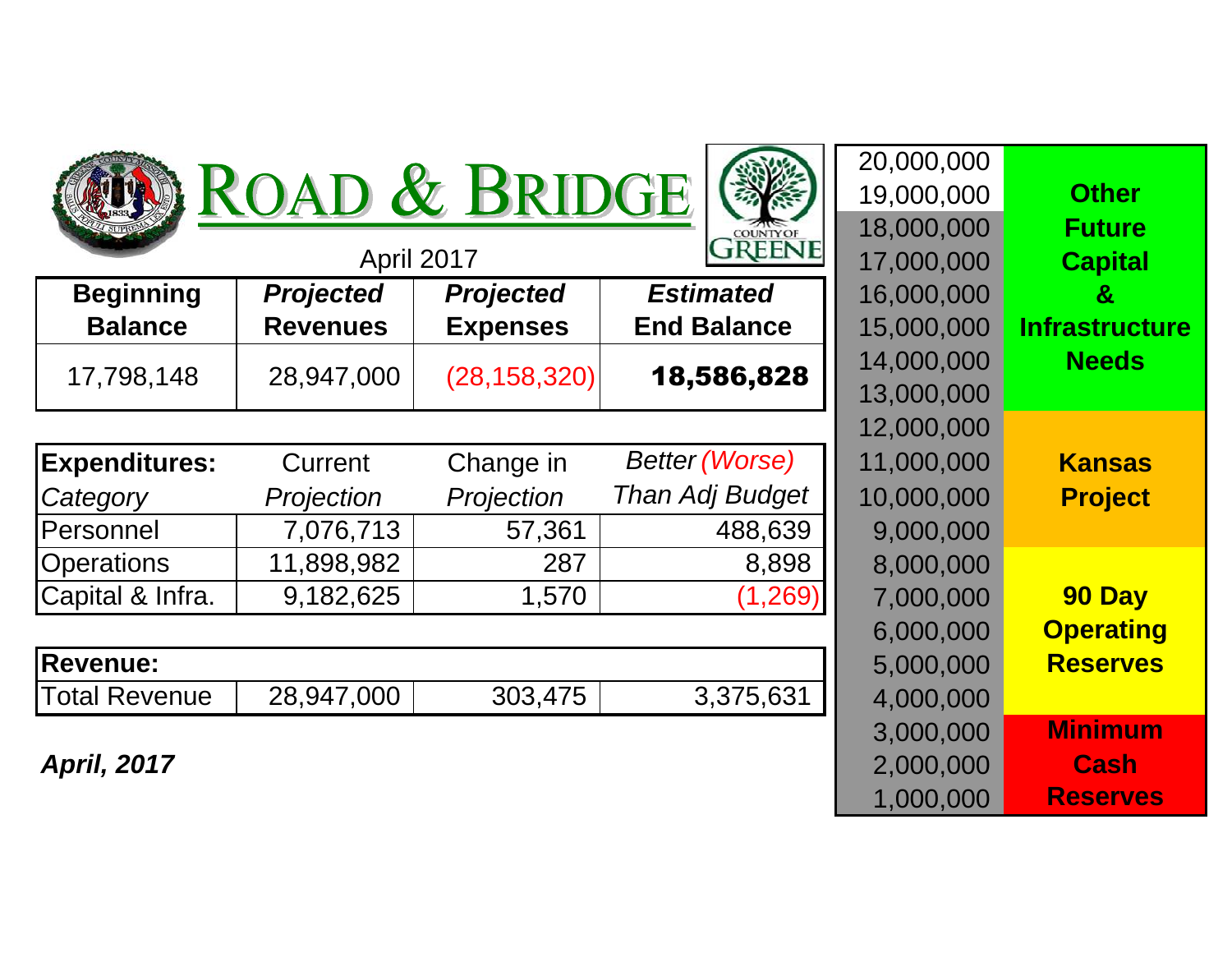| <b>GENERAL FUND</b>        |                 |                       |                       |          |
|----------------------------|-----------------|-----------------------|-----------------------|----------|
| <b>REVENUE</b>             | <b>April</b>    | Change In             | Projection            |          |
| <b>April, 2017</b>         | <b>Year End</b> | Projection            | <b>Better (Worse)</b> |          |
|                            | Projection      | <b>Better (Worse)</b> | Than Adj. Budget      |          |
| <b>Sales Tax</b>           | 13,086,500      | 303,500               | (327,000)             | $-2.4%$  |
| <b>Property Taxes</b>      | 6,200,516       | (10, 917)             | (120, 445)            | $-1.9%$  |
| <b>Other Taxes</b>         | 865,325         | (38,000)              | (115, 175)            | $-11.7%$ |
| <b>Sheriff Fees</b>        | 7,359,038       | 112,750               | (1,041,443)           | $-12.4%$ |
| <b>Collector's Comm.</b>   | 3,271,698       | (8, 754)              | 43,692                | 1.4%     |
| <b>Recorder Fees</b>       | 1,136,500       | O                     | O                     | $0.0\%$  |
| <b>Bldg &amp; Planning</b> | 880,200         | $\Omega$              | (54, 700)             | $-5.9%$  |
| Pub. Admin Fees            | 230,001         | (70, 932)             | (139, 999)            | $-37.8%$ |
| <b>Other Fees</b>          | 1,113,742       | 59,999                | 87,386                | 8.5%     |
| <b>Grants</b>              | 2,584,627       | (29, 396)             | 61,651                | 2.4%     |
| <b>Interest</b>            | 334,132         | 4,602                 | 10,132                | 3.1%     |
| Other Rev & Trfs           | 732,415         | 223,975               | (870, 133)            | $-54.3%$ |
| Finance Comm Adj           | (982,825)       | (712, 808)            | (982,825)             | 0.0%     |
| Total                      | 36,811,869      | (165, 981)            | (3,448,860)           | $-8.6%$  |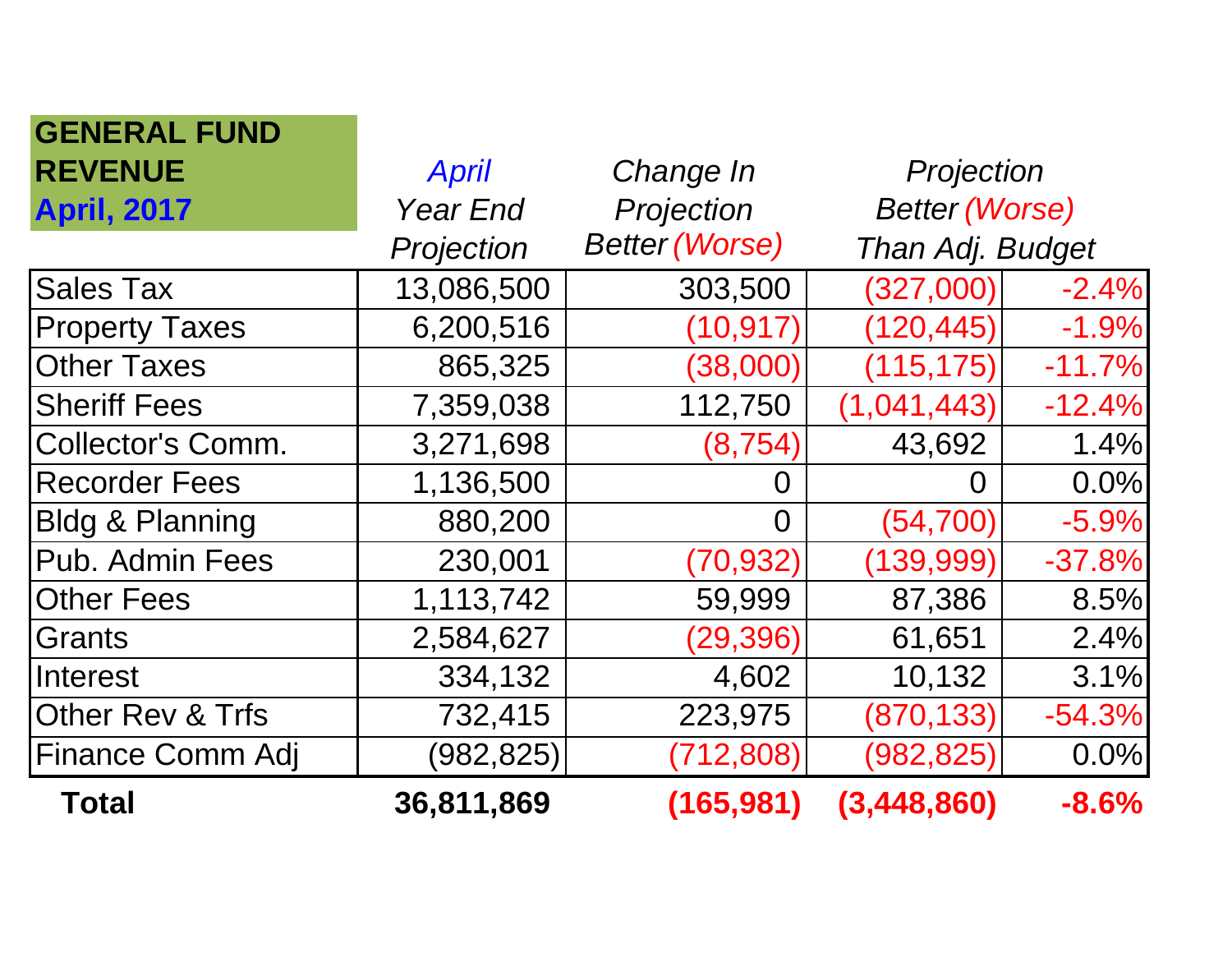| <b>GENERAL FUND</b>               |                 |                       |                       |          |
|-----------------------------------|-----------------|-----------------------|-----------------------|----------|
| <b>EXPENDITURES</b>               | <b>April</b>    | Change                | Projection            |          |
| <b>April, 2017</b>                | <b>Year End</b> | In Projection         | <b>Better (Worse)</b> |          |
|                                   | Projection      | <b>Better (Worse)</b> | <b>Than Budget</b>    |          |
| <b>Circuit Courts &amp; Clerk</b> | 1,825,385       | (9,800)               | 39,600                | 2.1%     |
| <b>Juvenile</b>                   | 4,109,148       | (16, 968)             | 315,416               | 7.1%     |
| <b>Prosecuting Attorney</b>       | 3,914,569       | 0                     | 0                     | 0.0%     |
| <b>Sheriff</b>                    | 5,550,138       | 16,352                | (41,069)              | $-0.7%$  |
| Jail                              | 8,728,728       | 14,404                | (3,633)               | 0.0%     |
| Collector                         | 589,272         | 35,024                | 35,024                | 5.6%     |
| <b>County Clerk</b>               | 711,897         | 9,544                 | 47,044                | 6.2%     |
| <b>Finance Departments</b>        | 745,788         | (917)                 | 2,119                 | 0.3%     |
| <b>Public Administrator</b>       | 457,870         | 342                   | (1, 445)              | $-0.3%$  |
| Recorder                          | 415,878         | 0                     | (20,000)              | $-5.1%$  |
| <b>County Commission</b>          | 423,901         | (562)                 | 2,874                 | 0.7%     |
| <b>Human Resources</b>            | 251,509         | 1,002                 | 4,013                 | 1.6%     |
| Purchasing                        | 197,331         | (926)                 | (405)                 | $-0.2%$  |
| <b>General Services</b>           | 233,148         | 427                   | 2,320                 | 1.0%     |
| <b>Pre-Trial</b>                  | 227,730         | $\overline{0}$        | 4,330                 | 1.9%     |
| <b>Information Systems</b>        | 2,197,109       | (100)                 | 93,653                | 4.1%     |
| <b>Emergency Mgmt</b>             | 711,662         | 10,834                | 48,105                | 6.3%     |
| <b>Resource Mgmt</b>              | 1,572,464       | (35,267)              | (34, 568)             | $-2.2%$  |
| <b>Building Operations</b>        | 1,174,921       | (8,795)               | 36,199                | 3.0%     |
| Vehicle Operations                | 483,294         | 4,087                 | 39,356                | 7.5%     |
| <b>Utilities</b>                  | 848,043         | 11,957                | (105, 043)            | $-14.1%$ |
| Non-Departmental                  | 2,808,506       | (38,699)              | 2,028                 | 0.1%     |
| <b>Public Information</b>         | 61,230          | (152)                 | 1,467                 | 2.3%     |
| <b>Supplement LEST 1</b>          | 753,638         | 236,514               | $(71,\!737)$          | $-10.5%$ |
| <b>Debt Service</b>               | 2,625,875       | 35,141                | (601,766)             | $-29.7%$ |
| Contingency                       |                 | 0                     | 1,080,000             | 100.0%   |
| Finance Comm Adj                  | (1, 122, 760)   | (75, 885)             | 1,122,760             | 0.0%     |
| <b>TOTALS</b>                     | 40,496,274      | 187,555               | 1,996,642             | 4.7%     |